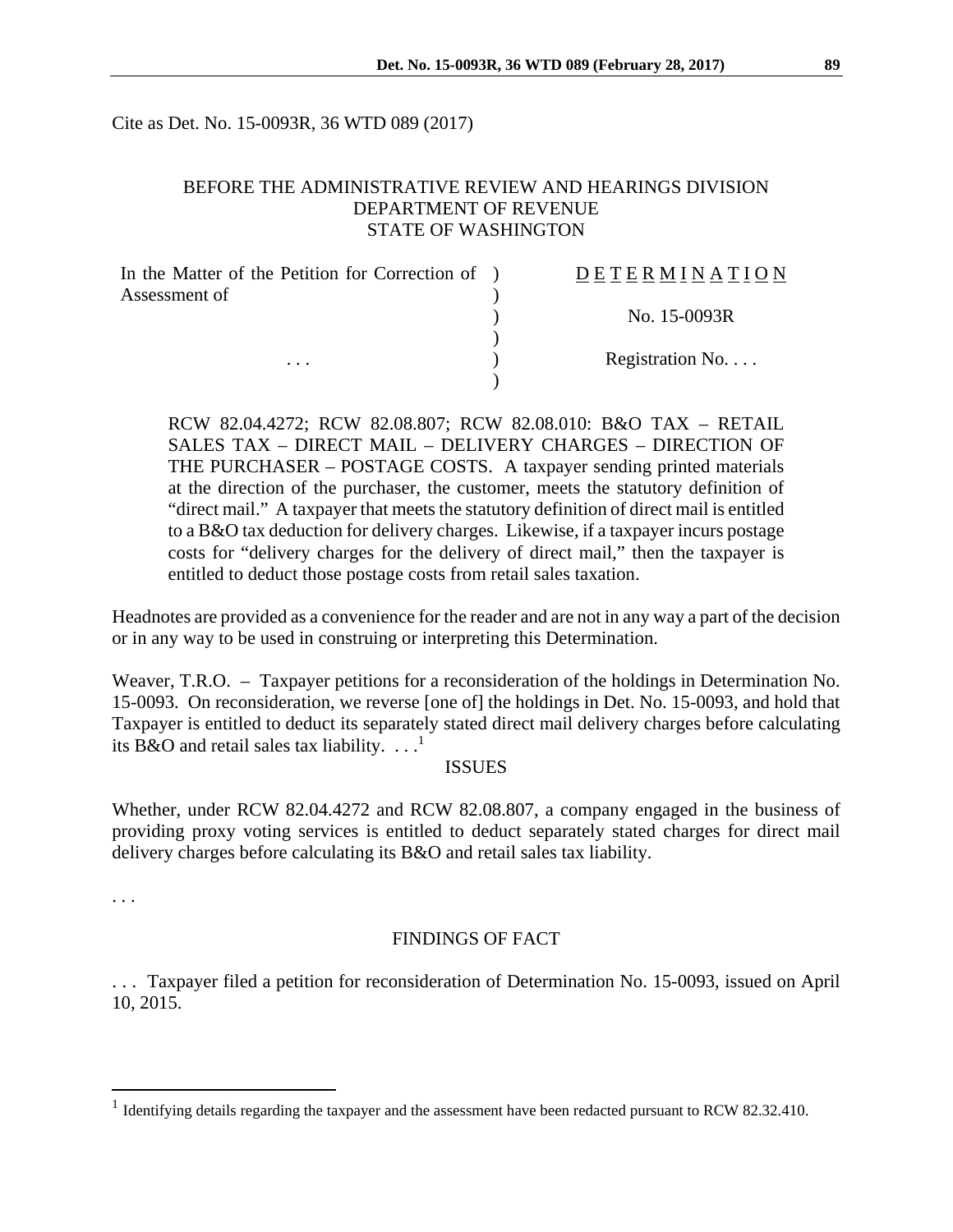### I. Background

. . . Taxpayer's services include investor communications, securities processing, and operations sourcing options.

Taxpayer's customers include brokerage firms, global banks, mutual funds, annuity companies, institutional investors, specialty trading firms, and clearing firms. Taxpayer's business operations are divided into two business segments: (1) investor communications solutions, and (2) securities processing solutions. Taxpayer provides its investor communications solutions to clients with investors in Washington State. [None of Taxpayer's securities processing solutions business activity occurred in Washington, and gross receipts from that line of business are not at issue in this appeal.]

A large percentage of Taxpayer's "investor communication solutions" business involves the processing and distribution of proxy materials to investors in equity securities and mutual funds, as well as the facilitation of related vote processing. Through its proxy services, Taxpayer helps its clients (broker-dealers and banks) fulfill their regulatory responsibilities. Taxpayer manages and facilitates every aspect of the proxy voting process, including: proxy distribution, voting, tabulation, and reporting, institutional proxy voting, paper, telephone, Internet, and mobile voting services for shareholders, global proxy management, and notice and access.

Proxy [materials] are delivered both electronically and in paper form. Ultimately, the decision as to whether materials are mailed or delivered electronically is made by individual shareholders. Indeed, under its client contracts, Taxpayer is required to honor shareholder delivery preferences. Further, Taxpayer is required under its client contracts to maintain secure paths and systems that allow shareholders to vote in a variety of methods including paper ballots, electronically through an internet website, electronically through an identified proxy vote agent, or by toll-free telephone.

## II. Proxy Voting Services

 $\overline{a}$ 

Typically, publicly traded shares are not registered in the name of the ultimate beneficial owner. Instead, substantially all public companies' shares are [registered under the name of the] brokerdealers or banks [that hold the securities as "nominee" of the beneficial owner]. [A Clearing House] holds shares on behalf of its participant broker-dealers and banks.

The participant broker-dealers and banks, which are known as "nominees" because they hold securities in name only, hold the shares on behalf of investors, who are the individual beneficial owners. Nominees, upon request, are required to provide registrants (corporations and other issuers) with a list of beneficial owners who do not object to having their names, addresses, and share holdings supplied. Such beneficial owners are referred to as "non-objecting beneficial owners" or "NOBO." Taxpayer provides its clients with NOBO request fulfillment services and is required, under contract, to do so in accordance with Securities and Exchange Commission (SEC) regulations.2

<sup>&</sup>lt;sup>2</sup> See Rules 14-b-1(b)(3) and 14b-2(b)(4)(ii) under the Securities and Exchange Act of 1934.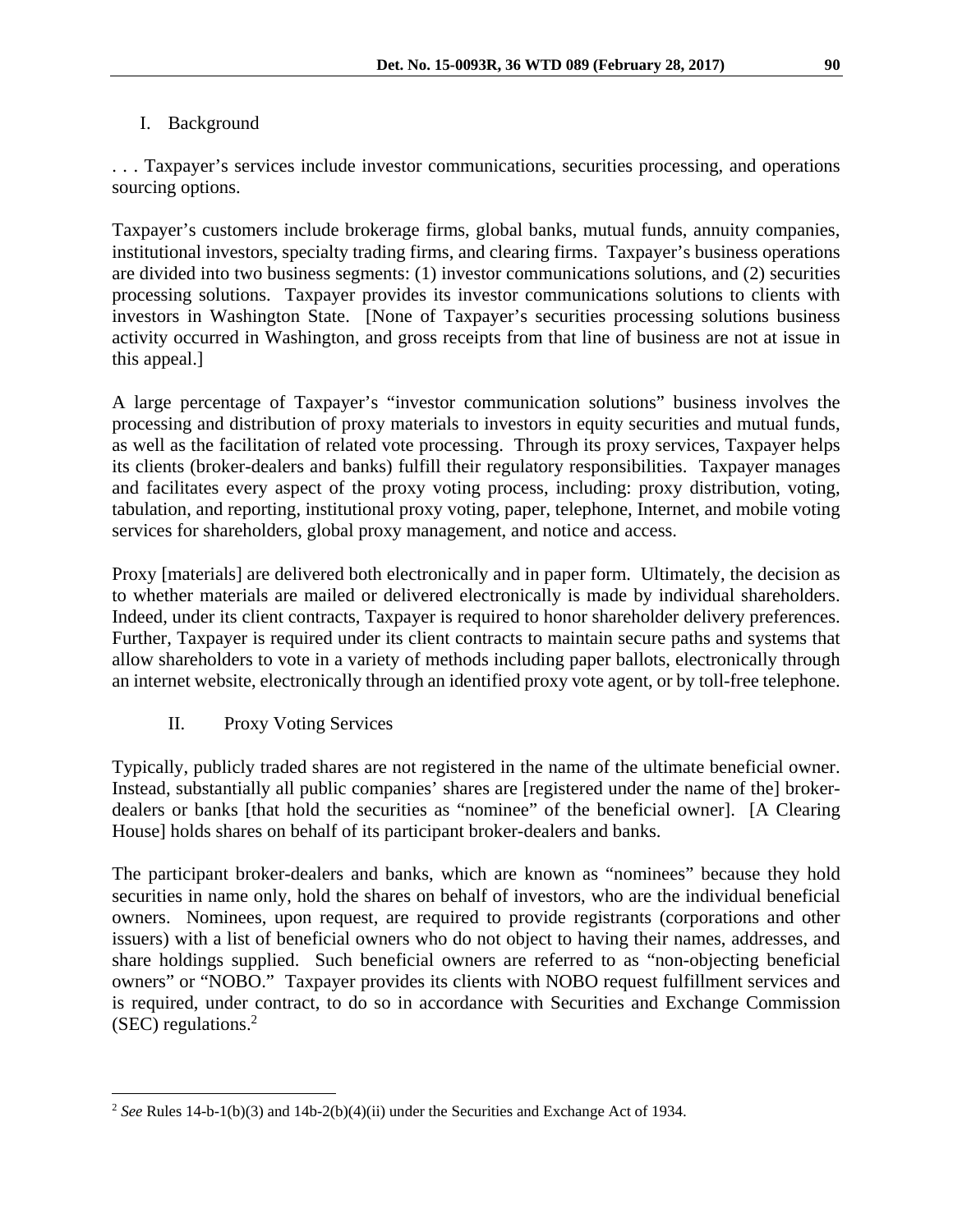The first step in passing voting rights down the chain is the "omnibus proxy," which [Clearing House] executes to transfer its voting rights to its participant nominees. Nominees are often prohibited from voting the securities held in their customers' accounts in the absence of receiving such customers' voting instructions. Once an annual meeting date is set, nominees (Taxpayer's clients) have three days to transfer to Taxpayer, via powers of attorney, the authority to execute a proxy, which they receive from [Clearing House] via the omnibus proxy. Taxpayer then distributes, via mail or e-delivery, the proxy materials and voting instruction forms (VIFs) to shareholders.

Leading up to an annual meeting, Taxpayer periodically tabulates the proxy votes it has received and prepares a report showing the votes cast as they are received. Taxpayer uses this report to determine which shareholders have not voted and re-delivers the voter instruction forms to the non-participating shareholders. Once voting is complete, Taxpayer will tabulate the votes and create a multi-proxy report summarizing the results. In providing its proxy services, Taxpayer is required by contract to comply with SEC and New York Stock Exchange ("NYSE") rules and regulations. These rules govern how proxy voting materials must be transmitted, time limitations, and billing processes. Specifically, the NYSE rules require Taxpayer to include its proxy service fees in the "processing fee" line item of its invoices.

Taxpayer's invoices contain the following separately stated fees:

 Processing Fee Mail Elimination Fee Intermediary Fee Postage Envelopes/Forms **Other** 

III. Procedural History

Taxpayer was audited by the Department's Audit Division for the period of January 1, 2006, through June 30, 2011. During this period, Taxpayer reported all of its Washington revenue under the retailing B&O tax classification and deducted sales coded as non-taxable under the retail sales tax classification as an "other" deduction for postage. The Audit Division determined that 71.6% of these deductions were for postage and materials and were properly excluded.

The remaining 28.4% of these deductions were comprised of processing and intermediary fees. The Audit Division determined that Taxpayer's services fell within the definition of a "mailing bureau" under WAC 458-20-141 and disallowed the deductions associated with processing and intermediary fees, and subjected these sales to retail sales tax. Because charges for direct delivery are also excluded from the measure of the B&O tax, the Audit Division allowed a credit for B&O tax previously paid on postage charges.

On January 30, 2013, the Audit Division issued Assessment No. . . . for the period January 1, 2006, through December 31, 2009, totaling \$ . . . . This assessment included \$ . . . in retail sales tax, a retailing B&O tax credit of \$ . . . , \$ . . . in interest, and a 5% assessment penalty of \$ . . . . On January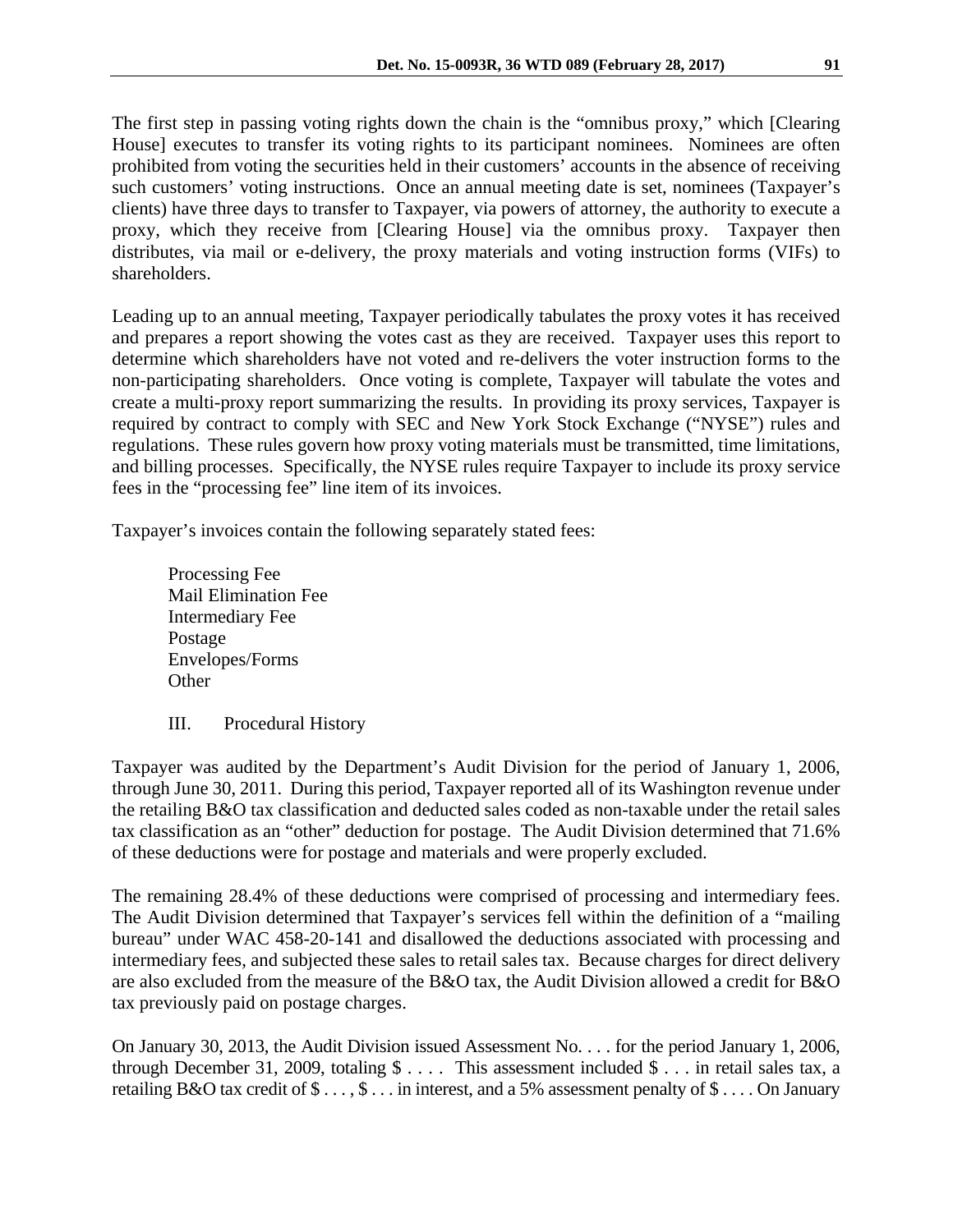30, 2013, the Audit Division also issued Assessment No. . . . , for the period January 1, 2010, through June 30, 2011. This assessment included \$ . . . in retail sales tax, a retailing B&O tax credit of \$ . . . , \$ . . . in interest, and a 5% assessment penalty of \$ . . . .

Taxpayer filed a timely appeal. At the appeals hearing, Taxpayer presented arguments against the assessment, specifically that it was not a mailing bureau subject to the retailing B&O tax classification and the retail sales tax. In Det. No. 15-0093, the Department granted Taxpayer's petition in part, and denied it in part. The Department agreed that Taxpayer's proxy voting services were not mailing bureau activities. For the period prior to July 26, 2009, the Department determined that Taxpayer's proxy voting revenue was subject to the service and other activities B&O tax classification. As of July 26, 2009, however, the Department ruled that Taxpayer's proxy voting services were digital automated services subject to the retailing B&O and retail sales tax.

In addition, the Department held that Taxpayer was not eligible for a retail sales tax deduction or B&O tax deduction for its postage charges. Finally, Det. No. 15-0093 remanded the matter back to the Audit Division for adjustments consistent with the determination.

. . .

On July 23, 2015, the Audit Division issued Post Assessment Adjustment (PAA), on Assessment No. . . . , totaling \$ . . . . The PAA included \$ . . . in retail sales tax, a retailing B&O tax credit of \$ . . . , \$ . . . in service and other activities B&O tax, \$ . . . in interest, a 5% assessment penalty of \$ . . . , and additional interest of \$ . . . from March 2, 2013, to August 24, 2015.

On July 23, 2015, the Audit Division also issued a PAA on Assessment No. . . . totaling  $\frac{1}{2}$ ... The PAA included  $\$\dots$  in retail sales tax,  $\S\dots$  in interest, a 5% assessment penalty of  $\S\dots$ , and \$ . . . in interest from March 2, 2013, to August 24, 2015.

Taxpayer seeks to address two issues in this reconsideration. First, Taxpayer believes it is eligible for the postage deduction/exemption available under RCW 82.04.4272 and RCW 82.08.807. . . .

## ANALYSIS

# **I. Taxpayer Is Entitled to Deduct its Postage Costs.**

Washington statutes provide a B&O tax deduction and retail sales and use tax exemption for delivery charges associated with direct mail. For B&O tax purposes, RCW 82.04.4272 reads, as follows:

- (1) In computing tax there must be deducted from the measure of tax, amounts derived from delivery charges made for the delivery of direct mail if the charges are separately stated on an invoice or similar billing document given to the purchaser.
- (2) "Delivery charges" and "direct mail" have the same meanings as in RCW 82.08.010.

RCW 82.04.4272(1), (2). This statute was enacted in 2005.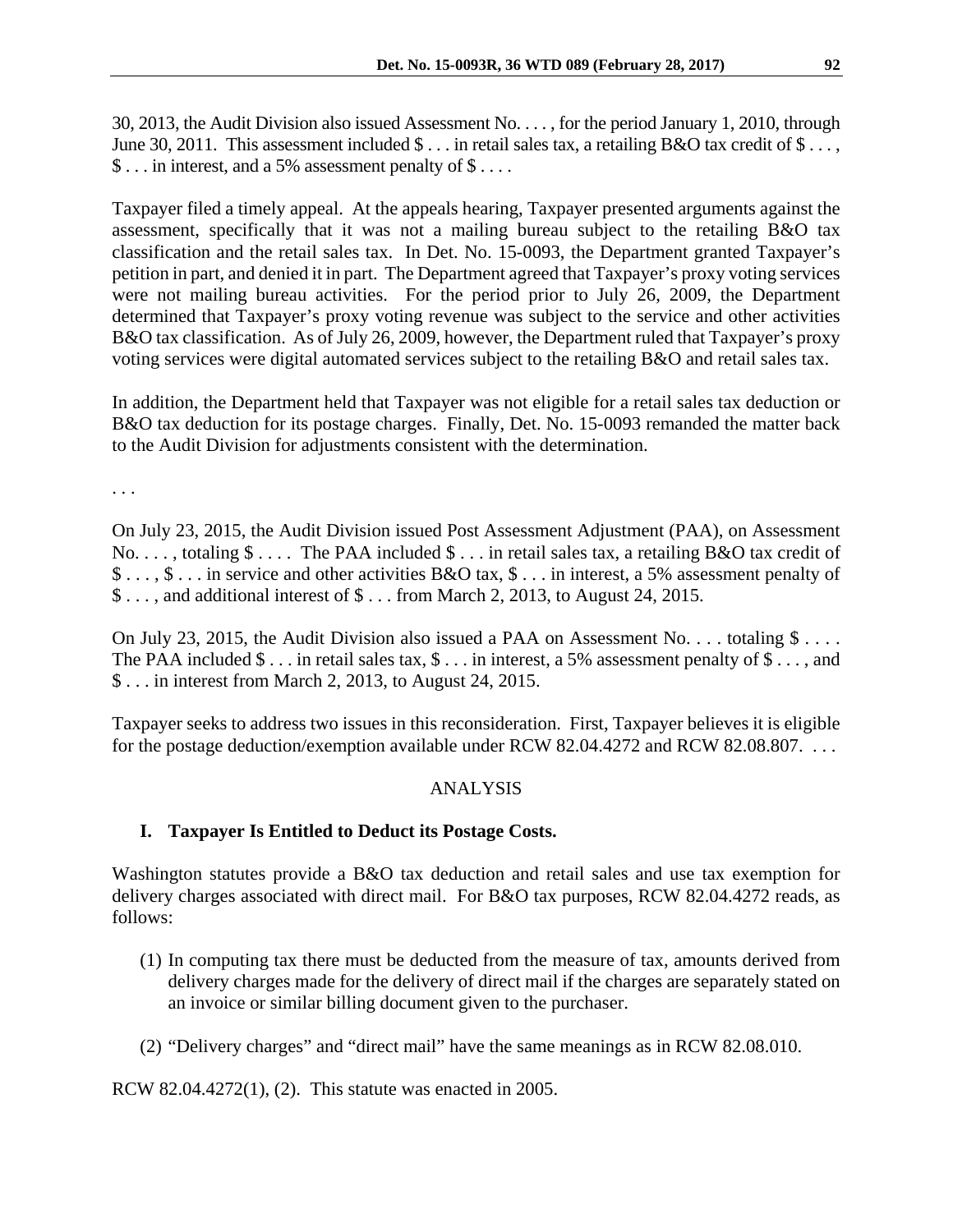As a general rule, RCW 82.08.010 does not allow "delivery charges" to be deducted from the "selling price" for purposes of determining the retail sales tax. However, under RCW 82.08.807, retail sales tax does not apply to delivery charges of direct mail if the charges are separately stated on the invoice. It is undisputed that Taxpayer does not directly bill the recipients of the proxy voting materials for the postage costs. It is also undisputed that Taxpayer separately states its postage charges on its billing invoices.

RCW 82.08.010 defines "direct mail" as printed material delivered or distributed by United States mail to addressees on a mailing list provided at the direction of the purchaser when the cost of the items is not billed directly to the recipients. RCW 82.08.010(5). "Delivery charges" are charges by the seller of services for preparation and delivery to a location designated by the purchaser including, but not limited to, transportation, shipping, postage, handling, crating, and packing. RCW 82.04.010(4).

The holding in Det. No. 15-0093 was premised on a finding that "[t]axpayer is not sending printed material to addresses provided by its clients." Det. No. 15-0093, at 9. Specifically, Det. No. 15- 0093 found that: "part of the value of Taxpayer's services to its customers is Taxpayer identifying the correct stockholders who are entitled to receive proxy materials." *Id*. On reconsideration, Taxpayer has presented new evidence showing that this factual finding is erroneous. In actual fact, Taxpayer is given lists of individual stockholders who are entitled to receive proxy-voting materials from its clients, the nominees, who receive the lists of entitled shareholders from the [Clearing House], after the omnibus proxy process. We hereby correct the erroneous factual finding in Det. No. 15-0093, and find that Taxpayer does not identify the correct stockholders who are entitled to receive proxy materials and, therefore, does send printed proxy materials to addressees at the direction of its clients.

Because Taxpayer is sending "printed materials to addressees on a mailing list provided at the direction of the purchaser," we find that Taxpayer's services meet the statutory definition of "direct mail." *See* RCW 82.08.010(5). Because Taxpayer is providing "direct mail," it is entitled to a B&O tax [deduction] for its delivery charges. *See* RCW 82.04.4272(2). Likewise, because Taxpayer separately states its postage costs on its billing invoices, under RCW 82.08.807, Taxpayer is entitled to deduct those postage costs from retail sales taxation, as those postage costs are "delivery charges for the delivery of direct mail." RCW 82.08.807. Taxpayer is entitled to deduct its postage costs from both the B&O tax and the retail sales tax. The contrary holding in Det. No. 15-0093 on the deductibility of Taxpayer's postage costs is hereby overruled.

. . .